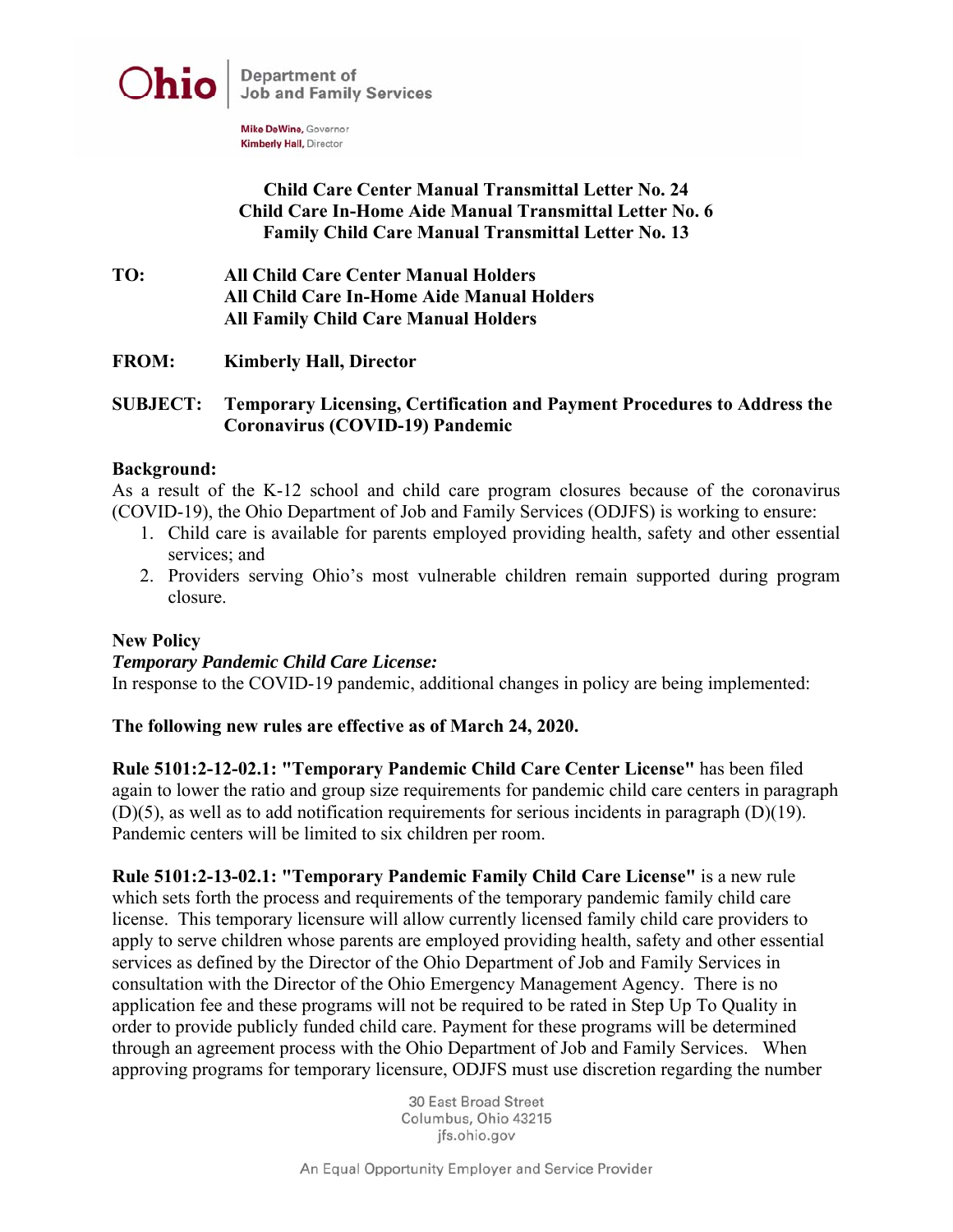of licenses approved based on need and pandemic health concerns. As a result, ODJFS will evaluate programs based on location, capacity, and the number of children currently being served with parents employed to provide health, safety or other essential services. Pandemic family child care providers are limited to six total children.

**Rule 5101:2-14-02.1: "Temporary Pandemic In-Home Aide Certification"** is a new rule which sets forth the process and requirements of the temporary pandemic in-home aide certificate. This temporary certification will allow currently certified in-home aides to apply to serve children whose parents are employed providing health, safety and other essential services as defined by the Director of the Ohio Department of Job and Family Services in consultation with the Director of the Ohio Emergency Management Agency. When approving programs for temporary certification, ODJFS must use discretion regarding the number of licenses approved based on need and pandemic health concerns. As a result, ODJFS will evaluate in-home aide applications based on location and the number of children currently being served with parents employed to provide health, safety or other essential services.

# **Temporary Pandemic Child Care Payments**

The temporary pandemic child care programs will be paid the weekly five-star rate for enrolled publicly funded children. Providers must set their own private pay rates.

# **Child Care Payment During Closure**

Programs should use pandemic days for Thursday, March 26 – Saturday, March 28, 2020.

ODJFS, in partnership with the Governor's office, is working with the General Assembly to provide closed programs with ongoing payments equal to a historical weekly PFCC payment for the week starting Sunday, March 29, 2020. Additional information will be forthcoming as details are determined.

# **Implementation**

Programs willing to provide service for parents employed providing health, safety and other essential services during the pandemic should complete the JFS 01258 "Application for Temporary Pandemic Child Care Program" and submit it to ODJFS\_CHILDCARE@jfs.ohio.gov as soon as possible.

If the application is approved, ODJFS will issue a letter notifying the pandemic child care program of the license/certification approval and approved capacity.

If a pandemic child care program needs to report a serious incident, injury or death pursuant to one of the emergency rules, the program shall send an email to childcarepolicy $\omega$  ifs. ohio.gov with "pandemic reporting" in the subject and include the following details:

- Name, address, license number and phone number for the program.
- The name(s) and age(s) of the children involved.
- A summary of the incident including date and program staff involved.

# **Parent Reminder**

Any parent that can find a safe and healthy alternative child care option during the pandemic that will keep their child(ren) out of a group setting and not with an elderly provider should do so as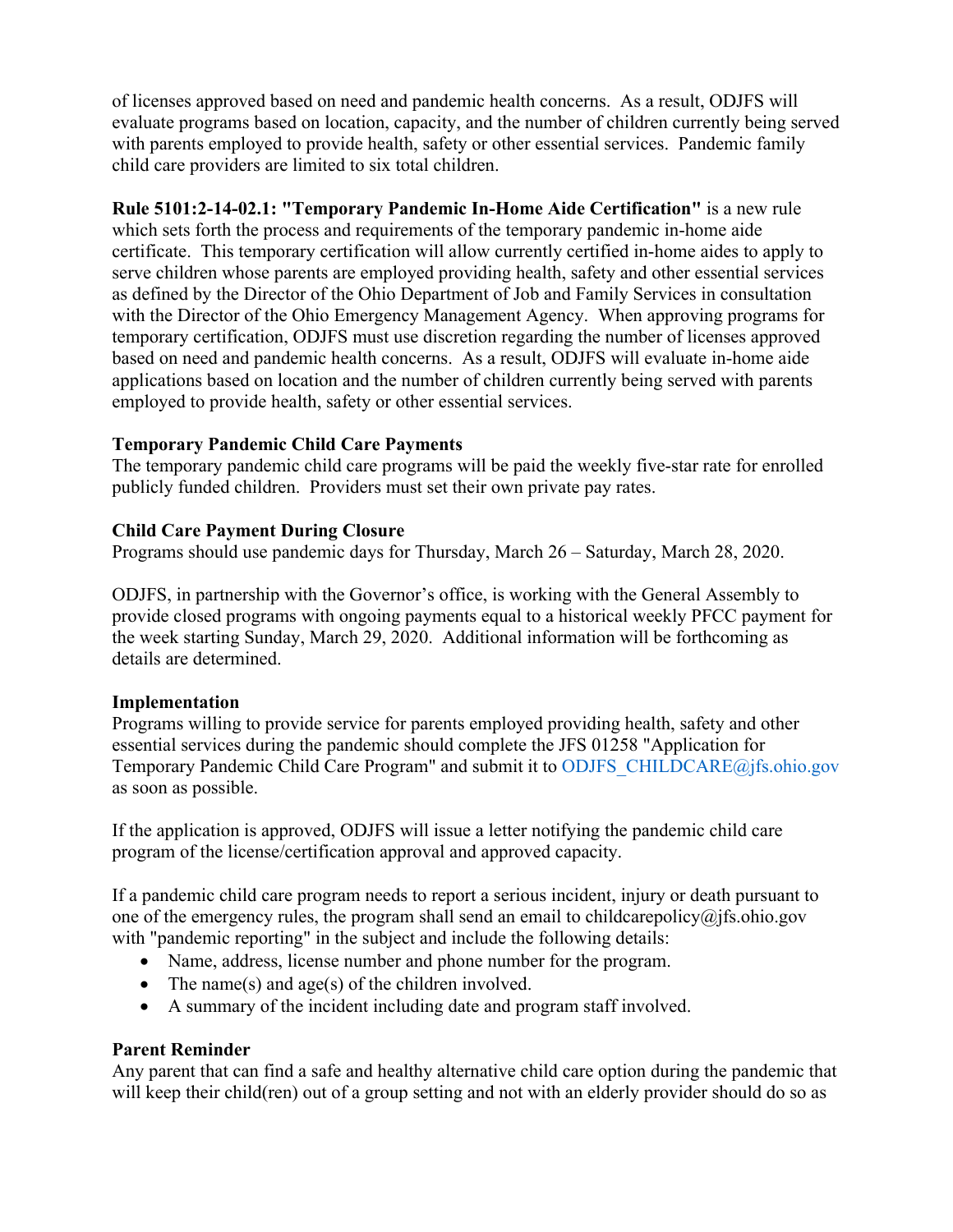soon as possible. However, we recognize that this is not an option for all families and are working to ensure all children have safe option while parents provide health, safety and other essential services.

# **Provider Guidance**

Providers shall:

- Limit use of shared space or mixing of groups. If shared space is used you **MUST** have a rigorous cleaning schedule.
- Maintain the same teachers and children in the room, whenever possible.
- Keep children of parents of the same employer together, whenever possible (i.e. when determining classes keep children of Hospital A together)
- Limit parent interaction at drop off and pick up.

# **Questions**

Please contact the Child Care Policy Helpdesk at 1-877-302-2347, option 4, or email childcarepolicy@jfs.ohio.gov if you have any questions about the new policy.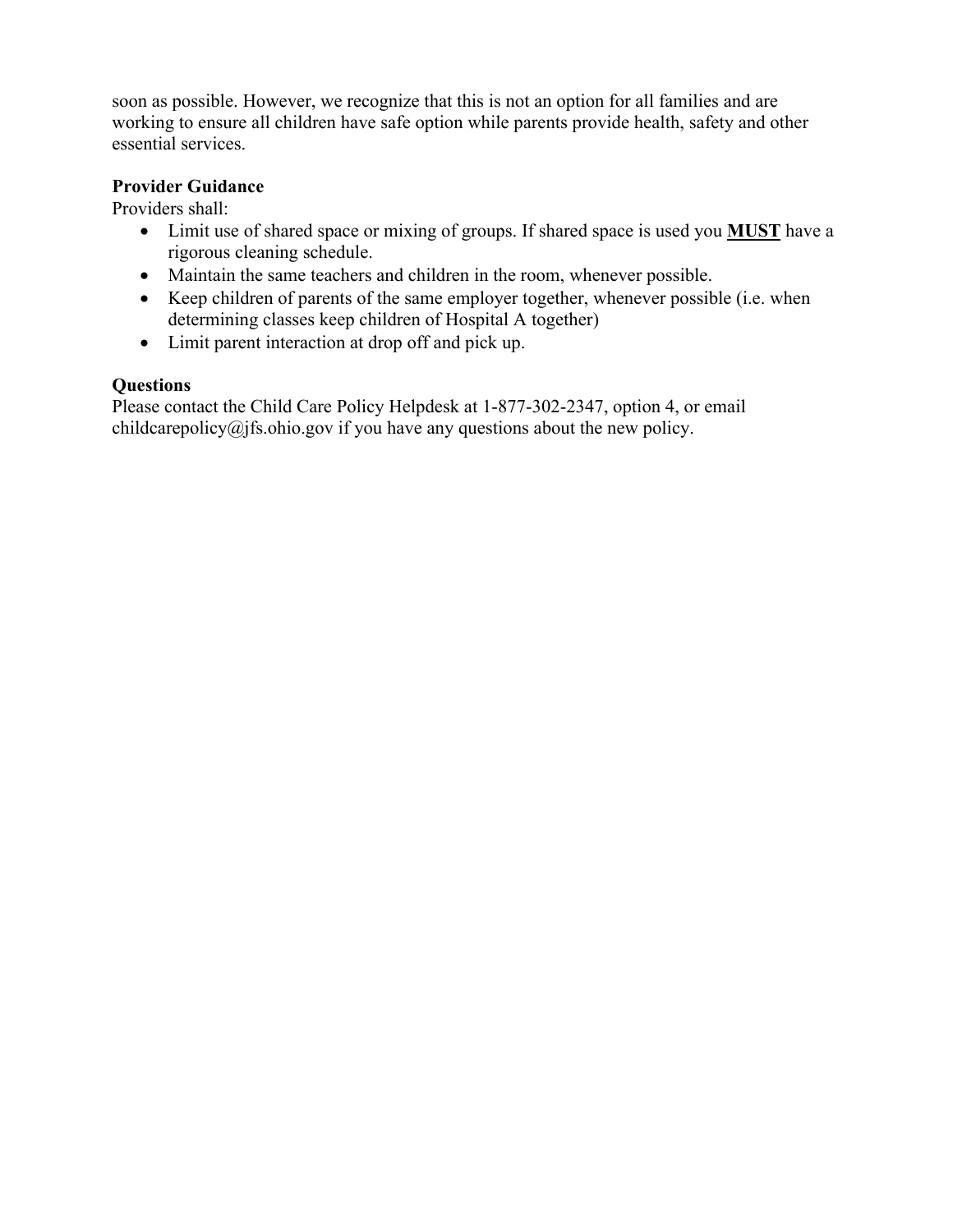# 5101:2-12-02.1 **Temporary Pandemic Child Care Center License.**

(A) What is a temporary license for pandemic child care?

A temporary license for pandemic child care is a license/certification issued to a certified in-home aide, licensed type a family day-care home, license type b family day-care home or new temporary child care pandemic center on a short-term basis to provide child care as defined in section 5104.01 of the Revised Code as issued by the Ohio department of job and family services.

(B) What is a temporary pandemic child care center license?

A temporary pandemic child care center license is a short-term license to provide child care services to children whose parents are employed providing health, safety and other essential services as defined by the director of the Ohio department of job and family services in consultation with the director of the Ohio emergency management agency.

(C) When may ODJFS issue a temporary pandemic child care license?

ODJFS may issue a temporary pandemic child care license if the governor of Ohio declares a state of emergency and directs ODJFS to issue this license type.

- (D) How do programs apply for a temporary pandemic child care license?
	- (1) The child care center shall submit the JFS 01258 "Application for Temporary Pandemic Program" to ODJFS.
	- (2) If the program is not currently operating as a licensed child care center, it shall also comply with a pre-licensing inspection.
	- (3) If the program is currently operating a licensed child care center, a pre-licensing inspection shall not be required.
- (E) What are the licensing requirements for a pandemic child care center?

The pandemic child care center shall meet the following requirements. The other requirements in this chapter shall not apply during the temporary license period.

- (1) The pandemic center shall have a building certificate of occupancy and fire inspection for the space being utilized for child care.
- (2) There shall be at least thirty-five square feet of usable wall-to-wall indoor floor space for each child the center is licensed to serve.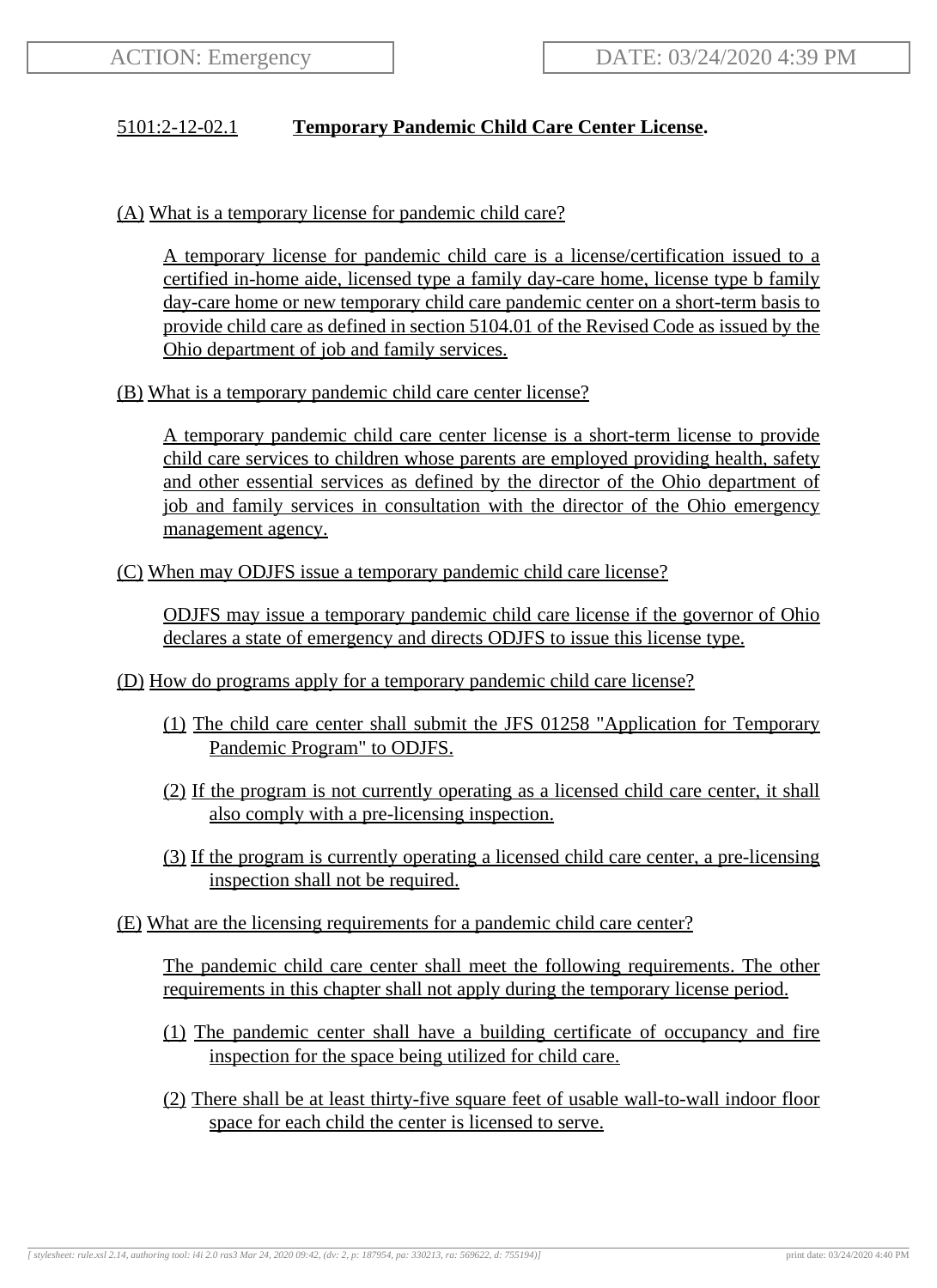- (3) All employees and child care staff members (including the owner and administrator) shall submit a request for background checks and fingerprints pursuant to rule 5101:2-12-09 of the Administrative Code within seven calendar days of the individual's date of hire or assignment. Child care staff may be used in ratio but shall not be left alone with children until the JFS 01176 "Program Notification of Background Check Review for Child Care" or the written notification from ODJFS is received by the pandemic child care center.
- (4) There shall be at least one child care staff member on-site during all hours of operation who is currently trained in cardiopulmonary resuscitation (CPR) appropriate for all age groups that the center is licensed to serve. The training shall meet the requirements in appendix A to rule 5101:2-12-10 of the Administrative Code.
- (5) The pandemic center shall ensure that following staff child ratios and maximum group size limitations are maintained at all times:
	- (a) One child care staff member per four infants with no more than six children in the room.
	- (b) One child care staff member per six children older than infants with no more than six children in the room.
- (6) Child care staff members shall not leave a child unsupervised. Supervision means the child care staff members have knowledge of a child's needs and accountability for his or her care at all times. Supervision includes awareness of and responsibility for the activity of each child and being near enough to respond and reach children immediately including responding to the child's basic needs and protecting them from harm.
- (7) The child care staff members shall ensure all children in care are within sight and hearing of child care staff members at all times. Within sight and hearing means without the use of mechanical devices such as baby monitors, video cameras or walkie talkies. The use of mirrors to view children in another room does not meet the supervision requirements of this rule.
- (8) Each child care staff member shall use only the allowable discipline techniques in appendix A to rule 5101:2-12-19 of the Administrative Code.
- (9) If the owner, administrator, employee or child care staff member suspects that a child has been abused or neglected, he or she shall immediately notify the public children services agency (PCSA).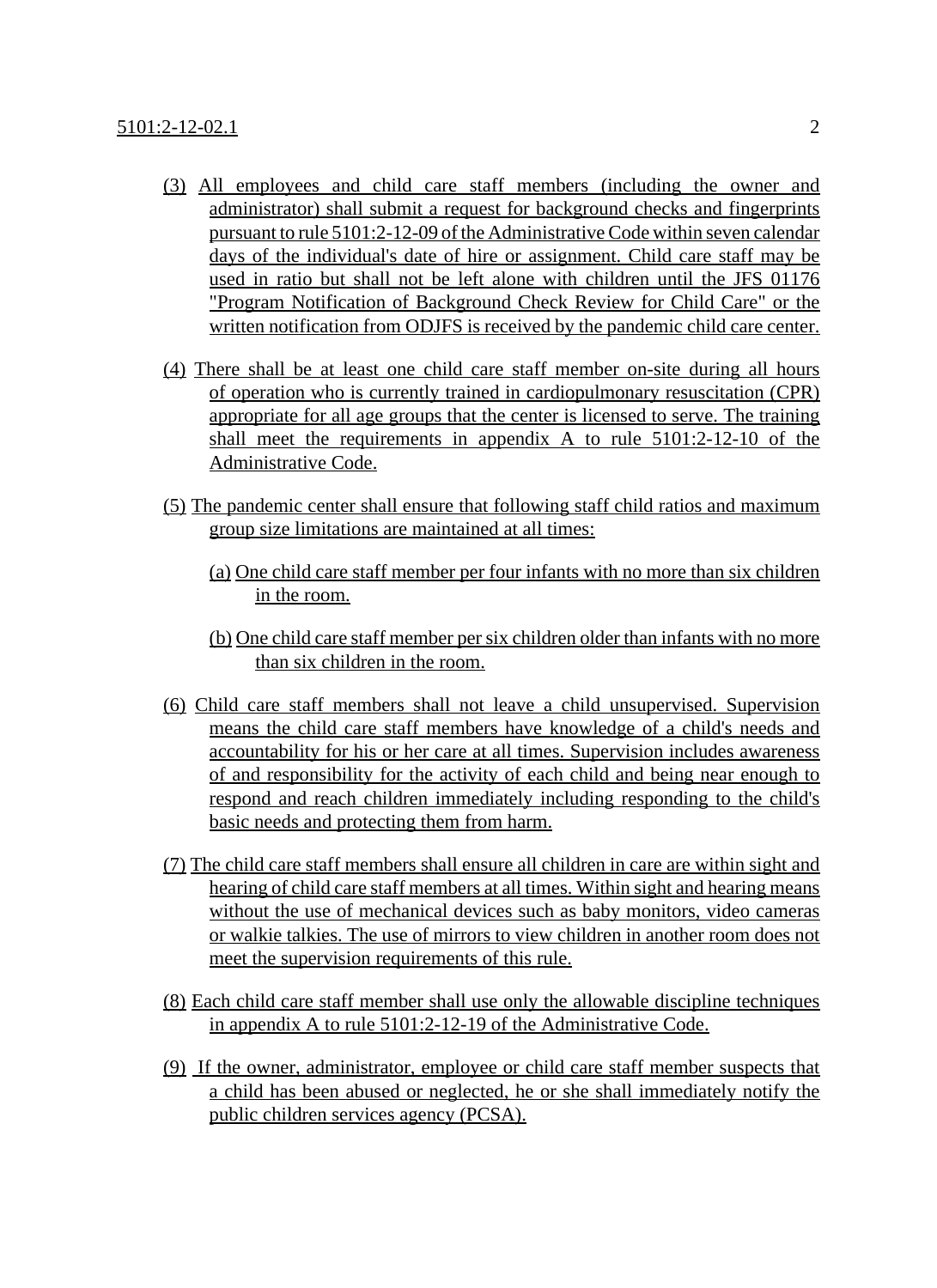- (10) Each child enrolled for care shall have a completed JFS 01234 "Child Enrollment and Health Information for Child Care" and a completed JFS 01259 "Pandemic Child Care Program Child Enrollment Addendum" on file by the child's first day of attendance at the center.
- (11) The pandemic child care center shall have a written attendance record that tracks in and out times for each child each day. The record shall include the child's name and date of birth.
- (12) The pandemic child care center shall provide opportunities for both quiet and active play suitable to the developmental levels and abilities of each child in care.
- (13) Children in care shall be protected from any items and conditions which threaten their health, safety, and well being, including but not limited to: stoves, bodies of water, window covering pull cords, telephone cords, electrical cords, extension cords, lead hazards, asbestos, wells, traffic, employee's personal belongings and other environmental hazards and dangerous situations.
- (14) The pandemic child care center shall follow the cleaning and sanitizing chart in appendix A to rule 5101:2-12-13 of the Administrative Code and the handwashing requirements in appendix B to rule 5101:2-12-13 of the Administrative Code.
- (15) Children are not permitted to rest, nap, or sleep on the floor without a cot or mat. Cots and mats shall meet the requirements described in rule 5101:2-12-20 of the Administrative Code.
- (16) All infants shall rest and nap in a crib. Cribs shall meet the following requirements:
	- (a) Any crib manufactured before June 28, 2011 shall have a certificate of compliance (COC) on file. The center may have to contact the manufacturer of the crib to receive a COC if they do not request one from the retailer when they purchase the crib
	- (b) Cribs with a documented manufacture date after June 28, 2011 have to meet the new federal standards to be sold, so they do not require a COC. The date of manufacture shall be attached to the crib.
	- (c) Cribs shall be used according to manufacturer's instructions.
- (17) Parents/caregivers shall provide written permission and instructions (if different than the label) when the center shall administer prescription medications,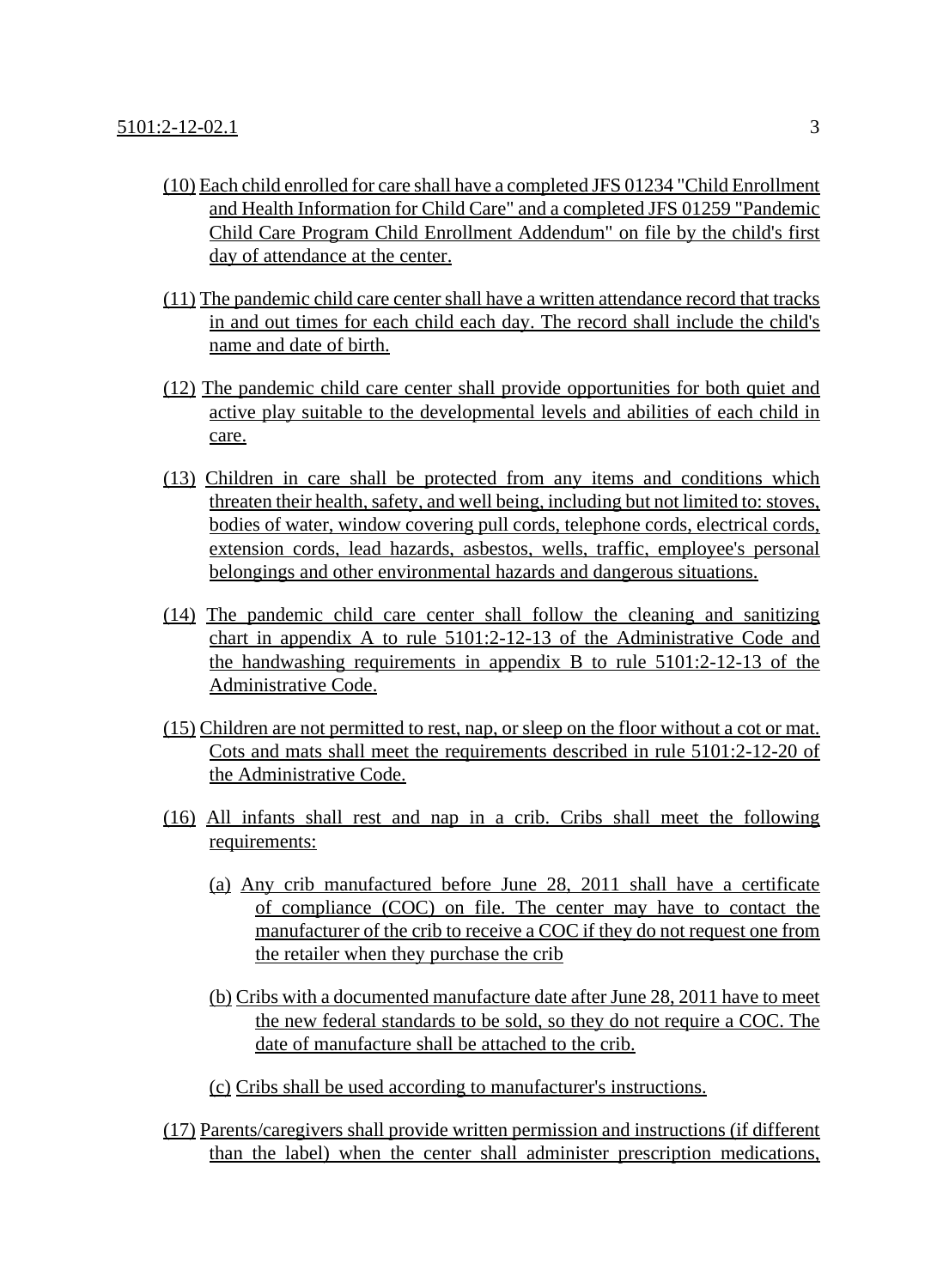nonprescription medicines containing codeine or aspirin, or nonprescription medication.

- (18) The pandemic child care center shall not provide transportation nor swimming activities in water deeper than eighteen inches to any child without prior approval from ODJFS.
- (19) The pandemic child care center shall immediately notify ODJFS in writing if any of the following occur to a child while in the care for the pandemic child care center:
	- (a) A child dies.
	- (b) A child receives a bump or blow to the head that requires first aid or medical attention.
	- (c) An incident, injury, or illness requires a child to be removed by the parent or emergency services from the program for medical treatment, professional consultation or transportation for emergency treatment.
	- (d) Abuse of a child is substantiated by a public children services agency.

(F) How long is a temporary pandemic child care license valid?

The temporary pandemic child care license is valid until the governor of Ohio rescinds the executive order.

(G) What happens when the executive order is rescinded by the governor of Ohio?

- (1) If the center was licensed as a child care center before becoming a pandemic child care center, the center shall resume following all of the child care center licensing requirements of this chapter.
- (2) If the center was not previously licensed as a child care center, it shall do one of the following within ten calendar days of the recision of the executive order:
	- (a) Notify ODJFS in writing that the center will voluntarily close not later than ten days after the recision of the executive order.
	- (b) Submit an application for a child care center license pursuant to rule 5101:2-12-02 of the Administrative Code.
- (3) If the pandemic child care center does not voluntarily close or submit an application within 10 calendar days, ODJFS will revoke the temporary license.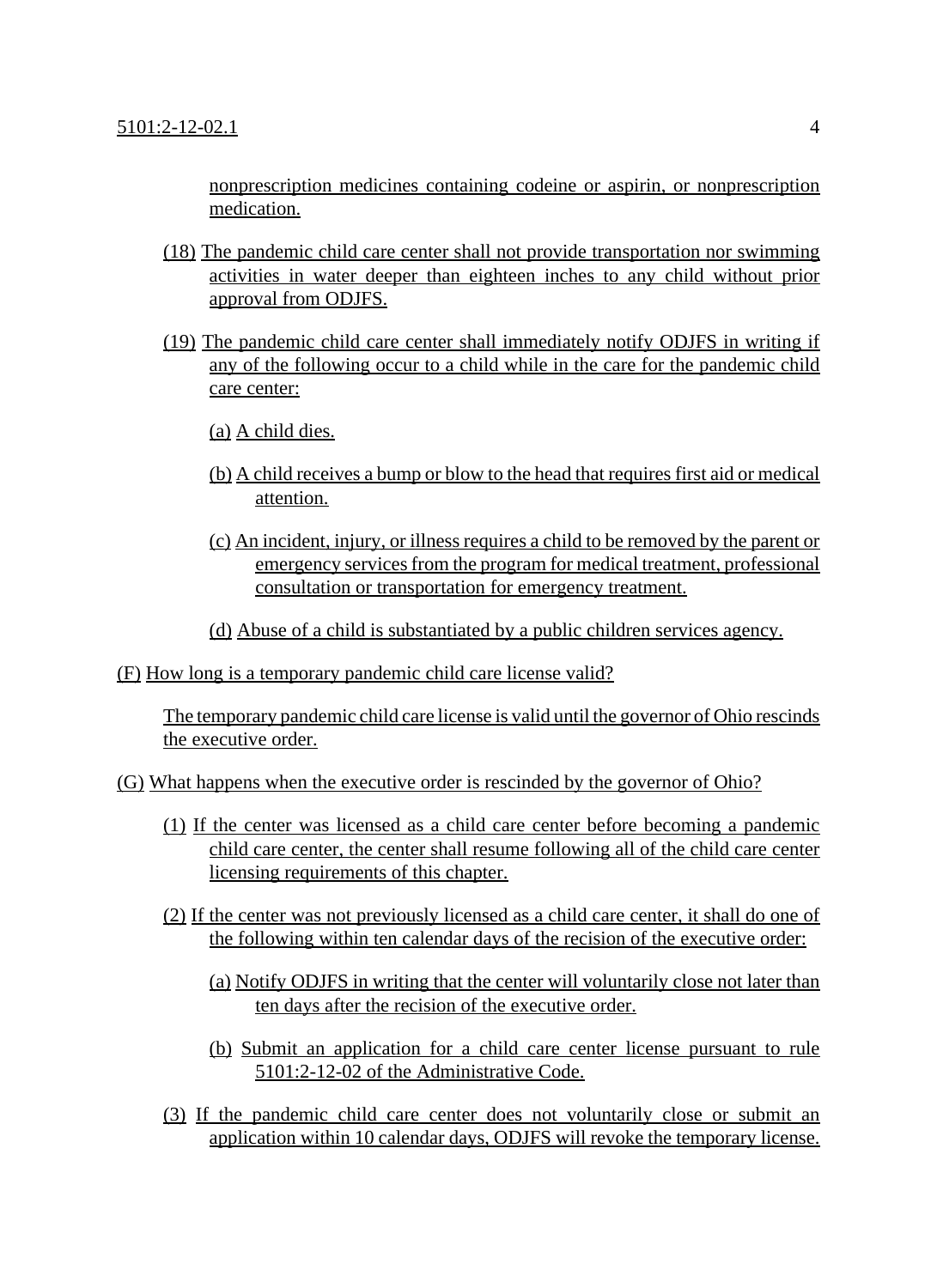(H) A denial of an application for a license for a pandemic child care center and the revocation of a temporary license for a pandemic child care center are not subject to appeal rights pursuant to Chapter 119. of the Revised Code.

(I) How will the pandemic child care center be paid?

The pandemic child care center will be paid through an agreement with ODJFS for care provided to children determined eligible for publicly funded child care pursuant to Chapter 5101:2-16 of the Administrative Code.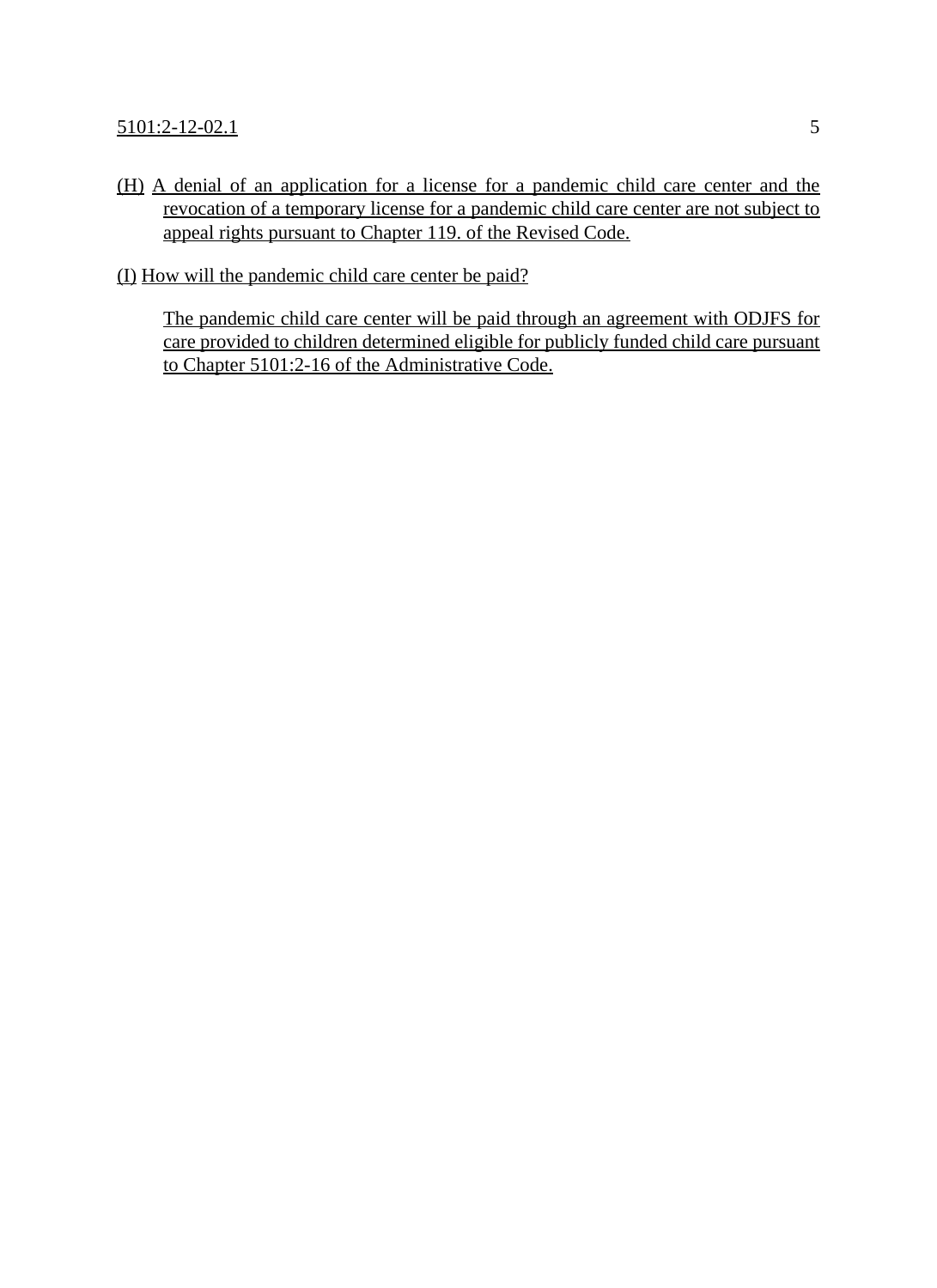Replaces: 5101:2-12-02.1(EM)

Effective: 3/24/2020

## CERTIFIED ELECTRONICALLY

Certification

03/24/2020

Date

Promulgated Under: 119.03 Statutory Authority: 5104.015, 5104.016<br>Rule Amplifies: 5104.015, 5104.03, 5 Prior Effective Dates: 03/18/2020 (Emer.)

5104.015, 5104.03, 5104.032, 5104.05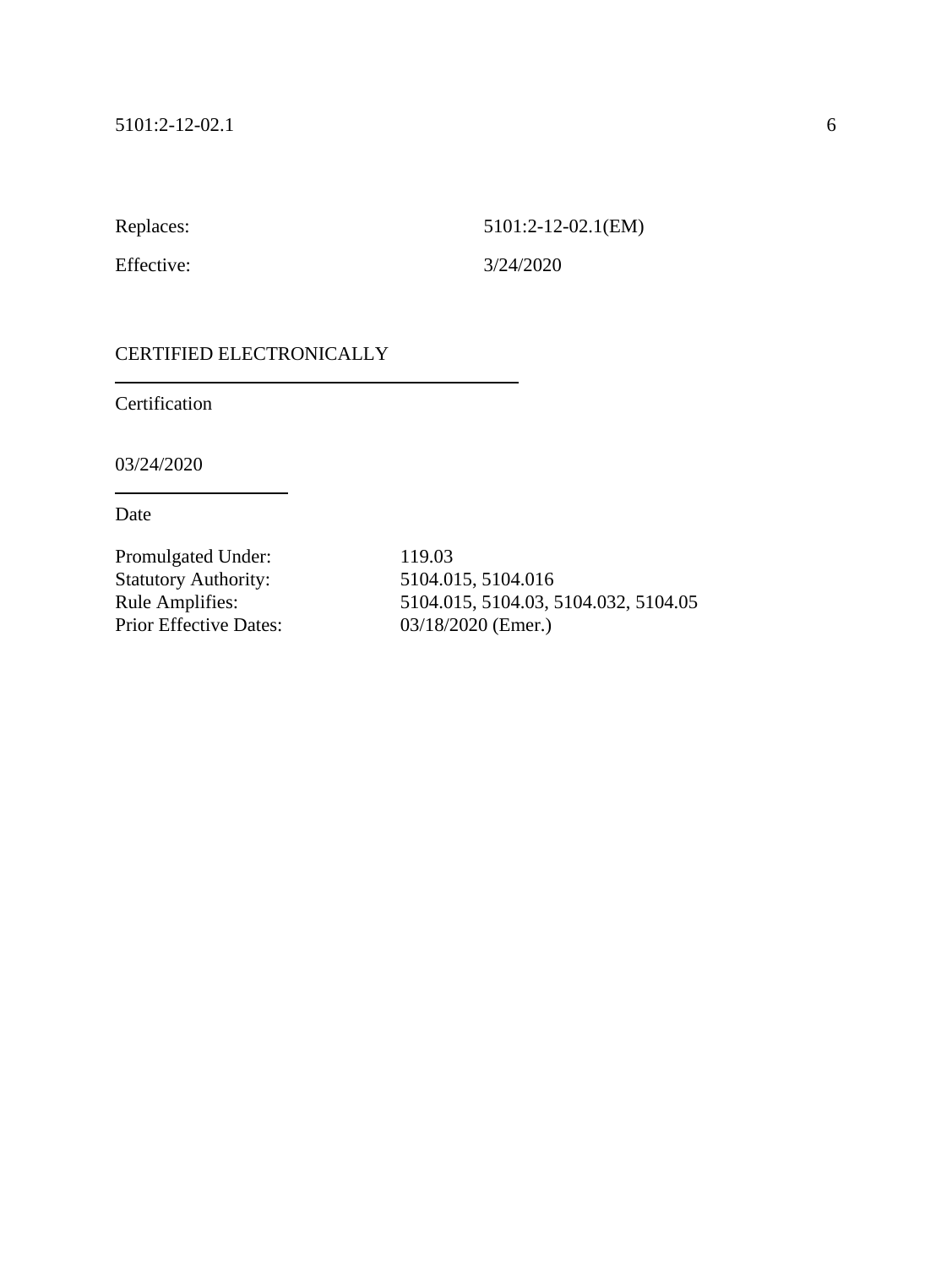# 5101:2-13-02.1 **Temporary Pandemic Family Child Care License.**

(A) What is a temporary license for pandemic child care?

A temporary license for pandemic child care is a license/certification issued to a certified in-home aide, licensed type a family day-care home, license type b family day-care home or new temporary child care pandemic center on a short-term basis to provide child care as defined in section 5104.01 of the Revised Code as issued by the Ohio department of job and family services.

(B) What is a temporary pandemic family child care license?

A temporary pandemic family child care license is a short-term license to provide child care services to children whose parents are employed providing health, safety and other essential services as defined by the director of the Ohio department of job and family services in consultation with the director of the Ohio emergency management agency

(C) When may ODJFS issue a temporary pandemic child care license?

ODJFS may issue a temporary pandemic child care license if the governor of Ohio declares a state of emergency and directs ODJFS to issue this license type.

(D) How do programs apply for a temporary pandemic child care license?

A licensed family child care provider shall apply to become a pandemic family child care by submitting the JFS 01258 "Application for Temporary Pandemic Program" to ODJFS.

(E) What are the licensing requirements for a pandemic family child care provider?

The pandemic family child care provider shall meet the following requirements. The other requirements in this chapter shall not apply during the temporary license period.

- (1) All employees and child care staff members (including the provider) shall submit a request for background checks and fingerprints pursuant to rule 5101:2-13-09 of the Administrative Code within seven calendar days of the individual's date of hire or assignment. Child care staff may be used in ratio but shall not be left alone with children until the JFS 01176 "Program Notification of Background Check Review for Child Care" is received by the pandemic family provider.
- (2) There shall be at least one child care staff member on-site during all hours of operation who is currently trained in cardiopulmonary resuscitation (CPR) appropriate for all age groups that the provider is licensed to serve. The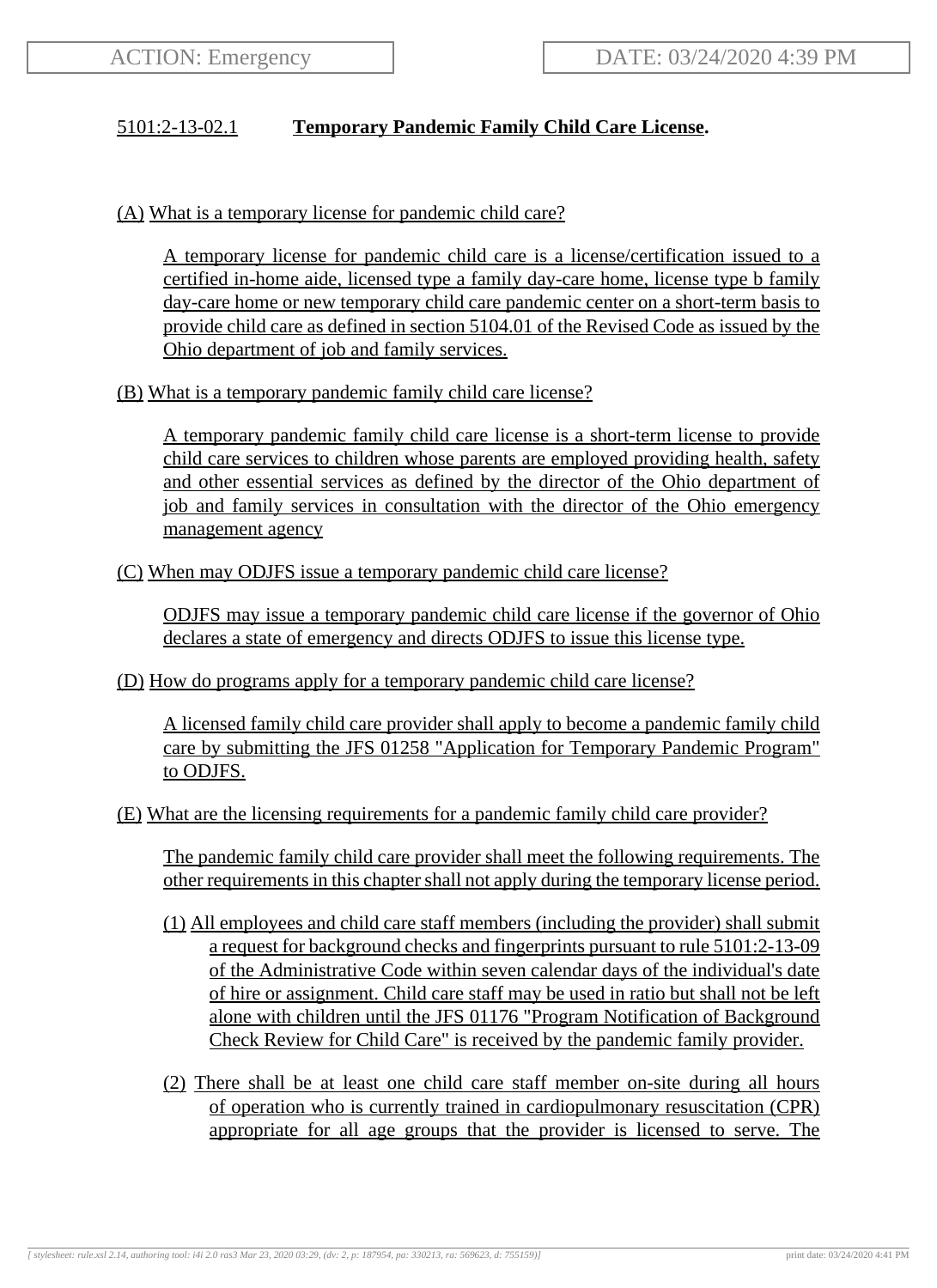training shall meet the requirements in appendix A to rule 5101:2-13-10 of the Administrative Code.

- (3) The pandemic family child care provider shall ensure that the following staff child ratios and maximum group size limitations are maintained at all times:
	- (a) Each pandemic family child care provider shall care for no more than six children at any one time. No more than three of those children may be under two years of age.
	- (b) The family child care provider shall follow the requirements set forth in rule 5101:2-13-18 of the Administrative Code to determine which children count in ratio and group size.
- (4) Child care staff members shall not leave a child unsupervised. Supervision means the child care staff members have knowledge of a child's needs and accountability for his or her care at all times. Supervision includes awareness of and responsibility for the activity of each child and being near enough to respond and reach children immediately including responding to the child's basic needs and protecting them from harm.
- (5) The child care staff members shall ensure all children in care are within sight or hearing of child care staff members at all times. Within sight and hearing means without the use of mechanical devices such as baby monitors, video cameras or walkie talkies. The use of mirrors to view children in another room does not meet the supervision requirements of this rule.
- (6) Each child care staff member shall use only the allowable discipline techniques in appendix A to rule 5101:2-13-19 of the Administrative Code.
- (7) If the provider, employee or child care staff member suspects that a child has been abused or neglected, he or she shall immediately notify the public children services agency (PCSA).
- (8) Each child enrolled for care shall have a completed JFS 01234 "Child Enrollment and Health Information for Child Care" and a completed JFS 01259 "Pandemic Child Care Program Child Enrollment Addendum" on file by the child's first day of attendance at the provider.
- (9) The pandemic family child care provider shall have a written attendance record that tracks in and out times for each child each day. The record shall include the child's name and date of birth.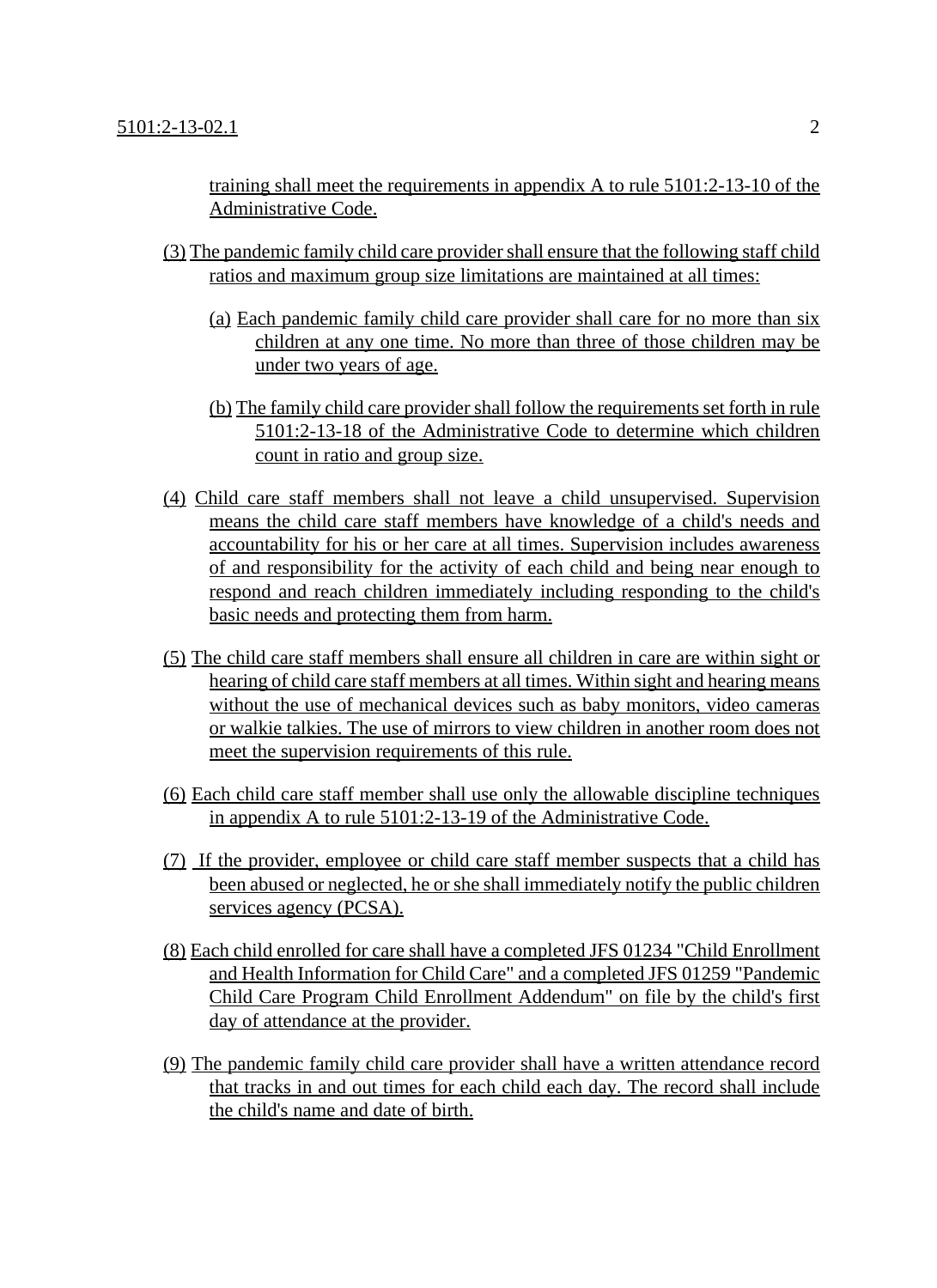- (10) The pandemic family child care provider shall provide opportunities for both quiet and active play suitable to the developmental levels and abilities of each child in care.
- (11) Children in care shall be protected from any items and conditions which threaten their health, safety, and well being, including but not limited to: stoves, bodies of water, window covering pull cords, telephone cords, electrical cords, extension cords, lead hazards, asbestos, wells, traffic, employee's personal belongings and other environmental hazards and dangerous situations.
- (12) The pandemic family child care provider shall follow the cleaning and sanitizing chart in appendix A to rule 5101:2-13-13 of the Administrative Code and the handwashing requirements in appendix B to rule 5101:2-13-13 of the Administrative Code.
- (13) Children are not permitted to rest, nap, or sleep on the floor. Children shall sleep on cribs, playpens, couches, cots or mats that meet the requirements described in rule 5101:2-13-20 of the Administrative Code.
- (14) Parents/caregivers shall provide written permission and instructions (if different than the label) when the center shall administer prescription medications, nonprescription medicines containing codeine or aspirin, or nonprescription medication.
- (15) The pandemic family child care provider shall not provide transportation nor swimming activities in water deeper than eighteen inches to any child without prior approval from ODJFS.
- (16) The pandemic family child care provider shall immediately notify ODJFS in writing if any of the following occur to a child while in the care for the pandemic family child care provider:
	- (a) A child dies.
	- (b) A child receives a bump or blow to the head that requires first aid or medical attention.
	- (c) An incident, injury, or illness requires a child to be removed by the parent or emergency services from the home for medical treatment, professional consultation or transportation for emergency treatment.
	- (d) Abuse of a child is substantiated by a public children services agency.
- (F) How long is a temporary pandemic child care license valid?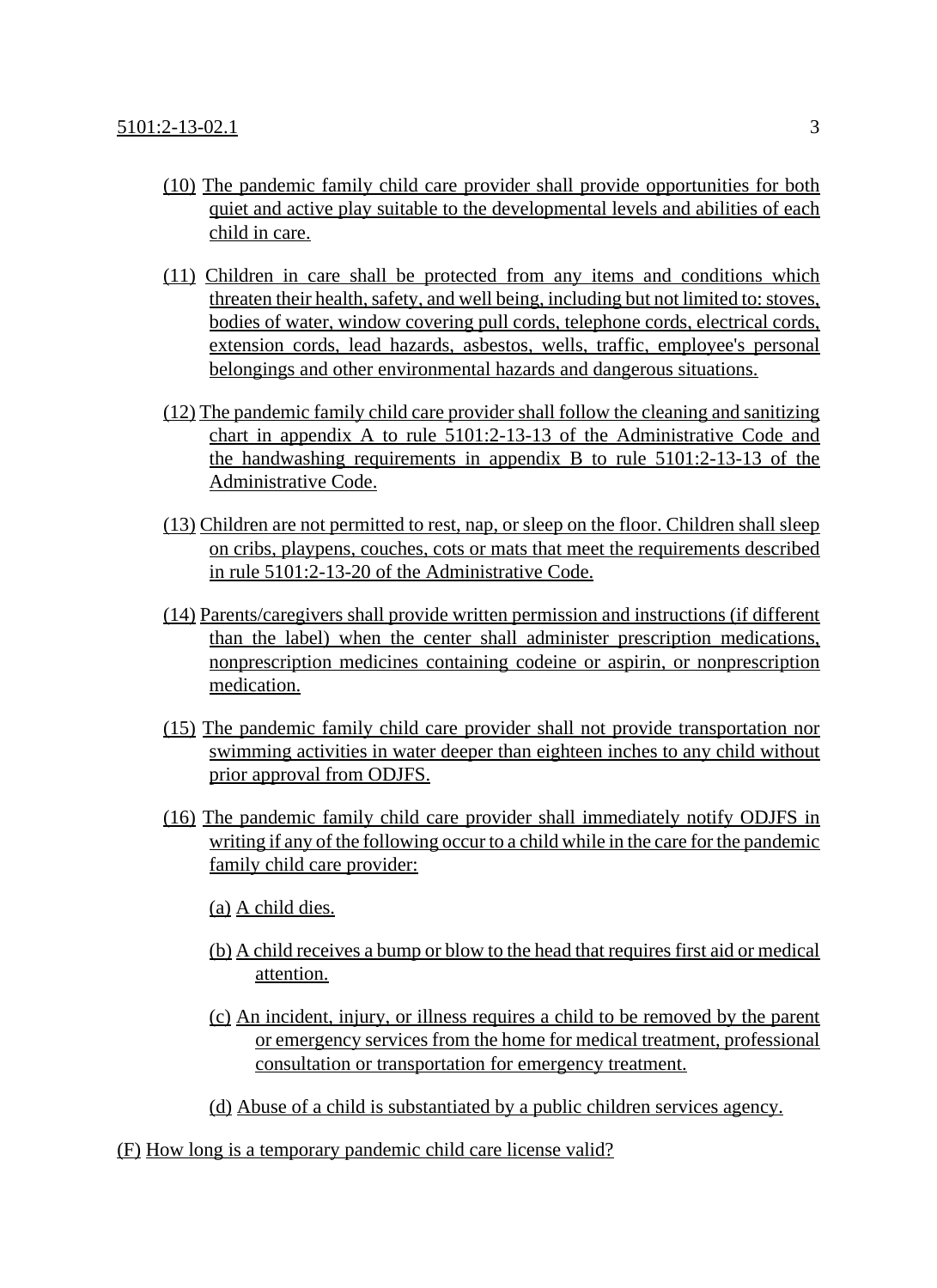The temporary pandemic child care license is valid until the governor of Ohio rescinds the executive order.

(G) What happens when the executive order is rescinded by the governor of Ohio?

The provider shall resume following all of the family child care provider licensing requirements of this chapter.

- (H) A denial of an application for a license for a pandemic family child care provider and the revocation of a temporary license for a pandemic family child care provider are not subject to appeal rights pursuant to Chapter 119. of the Revised Code.
- (I) How will the pandemic family child care provider be paid?

The pandemic family child care provider will be paid through an agreement with ODJFS for care provided to children determined eligible for publicly funded child care pursuant to Chapter 5101:2-16 of the Administrative Code.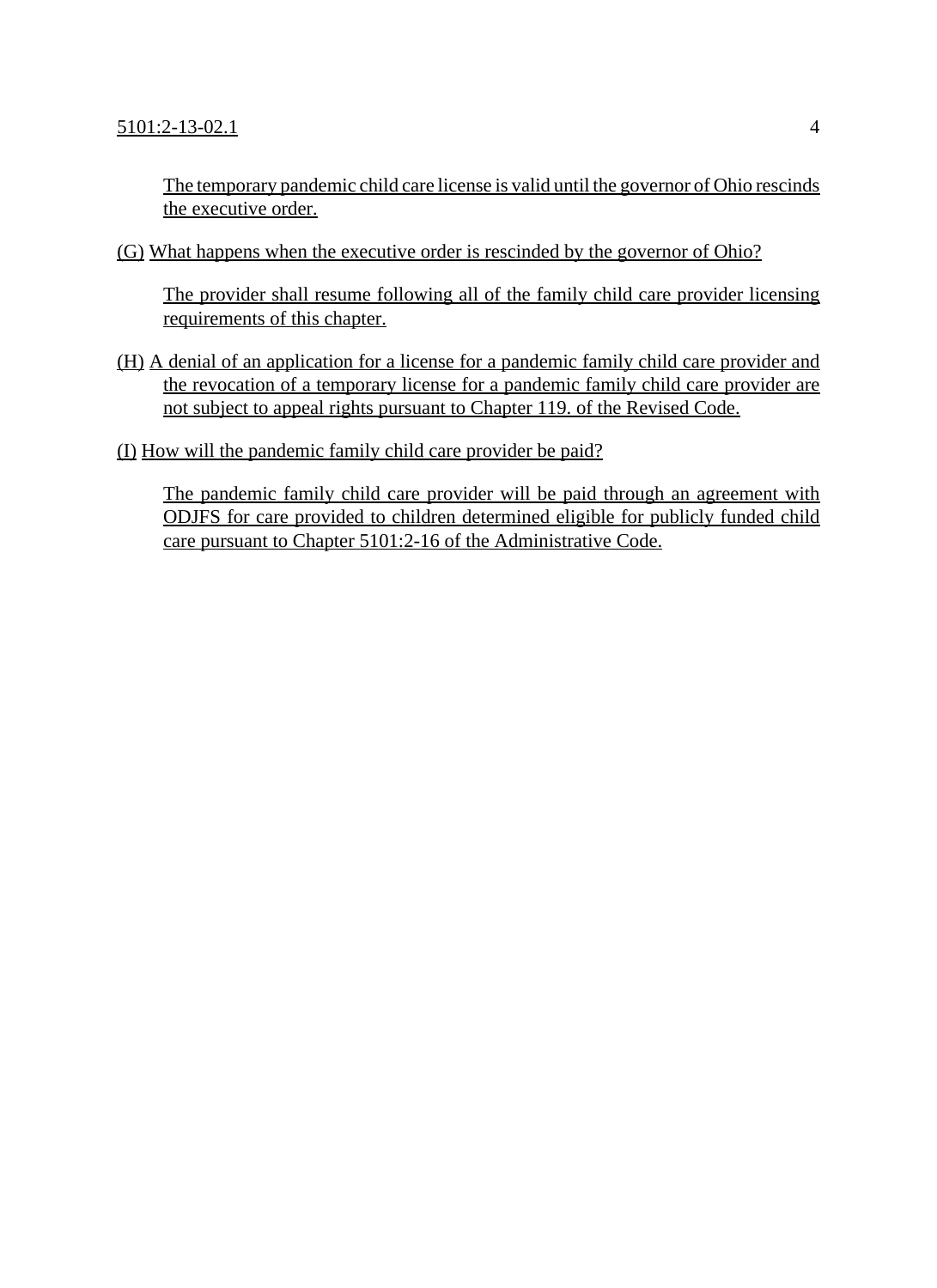Effective: 3/24/2020

#### CERTIFIED ELECTRONICALLY

Certification

03/24/2020

Date

Promulgated Under: 119.03 Statutory Authority: 5104.017, 5104.018<br>Rule Amplifies: 104.017, 5104.018, 5104.018

104.017, 5104.018, 5104.03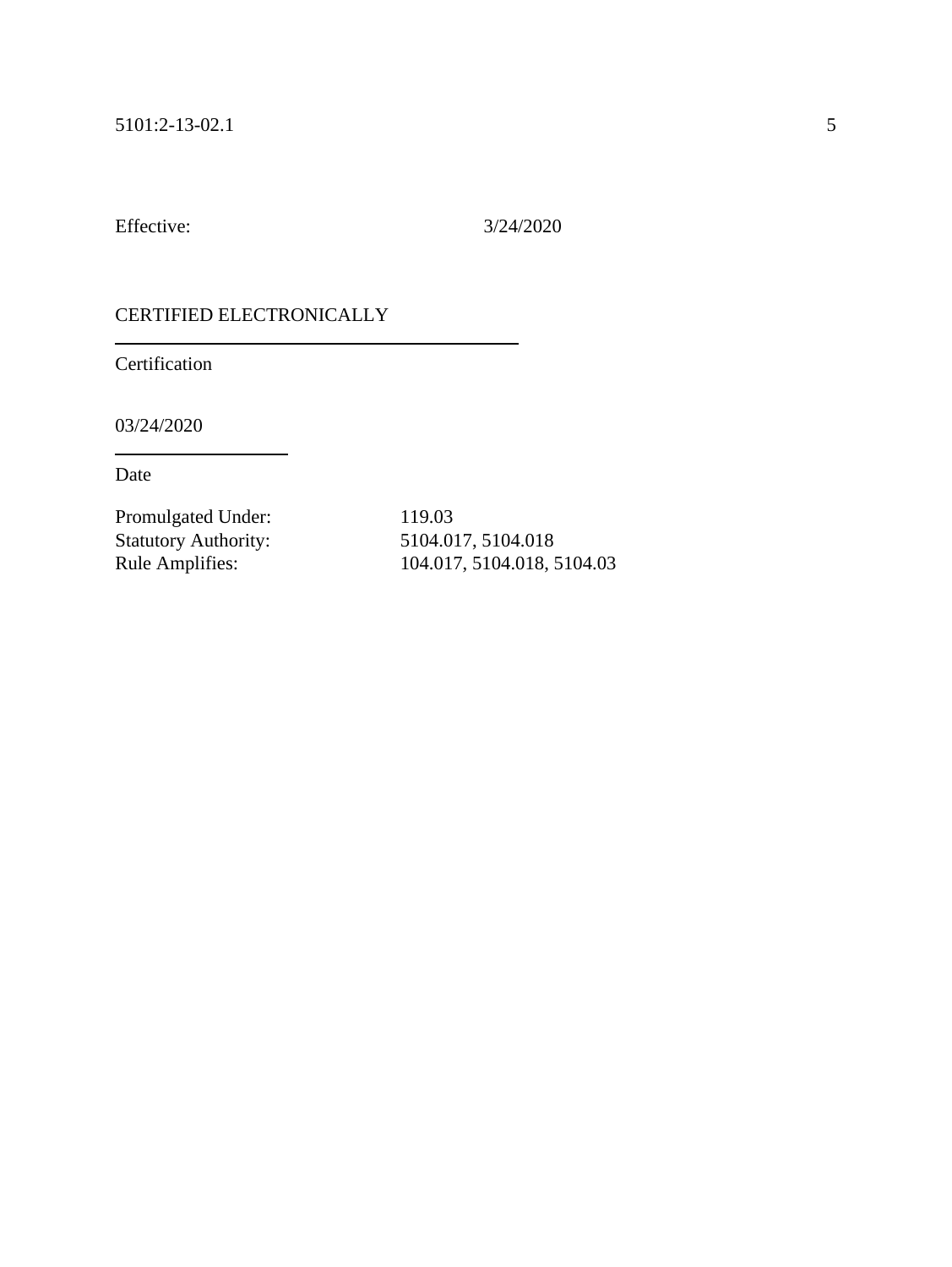# 5101:2-14-02.1 **Temporary Pandemic In-Home Aide Certification.**

(A) What is a license for temporary pandemic child care?

A temporary license for pandemic child care is a license/certification issued to a certified in-home aide, licensed type a family day-care home, license type b family day-care home or new temporary child care pandemic center on a short-term basis to provide child care as defined in section 5104.01 of the Revised Code as issued by the Ohio department of job and family services.

(B) What is a temporary pandemic in-home aide certificate?

A temporary pandemic in-home aide certificate is a short-term certificate to provide publicly funded child care services to children whose parents are employed providing health, safety and other essential services as defined by the director of the Ohio department of job and family services in consultation with the director of the Ohio emergency management agency.

(C) When may ODJFS issue a temporary pandemic in-home aide certificate?

ODJFS may issue a temporary pandemic in-home aide certificate if the governor of Ohio declares a state of emergency and directs ODJFS to issue this certificate type.

(D) How do programs apply for a temporary pandemic in-home aide certificate?

A certified in-home aide shall apply to become a pandemic in-home aide by submitting the JFS 01258 "Application for Temporary Pandemic Child Care Program" to ODJFS.

(E) What are the certification requirements for a pandemic in-home aide?

The pandemic in-home aide shall meet the following requirements. The other requirements in this chapter shall not apply during the temporary certification period.

- (1) The pandemic in-home aide shall use only the allowable discipline techniques in appendix A to rule 5101:2-14-04 of the Administrative Code.
- (2) If the pandemic in-home aide suspects that a child has been abused or neglected, he or she shall immediately notify the public children services agency (PCSA).
- (3) Each child enrolled for care shall have a completed JFS 01234 "Child Enrollment and Health Information for Child Care" and a completed JFS 01259 "Pandemic Child Care Program Child Enrollment Addendum" on file by the child's first day of attendance with the pandemic in-home aide.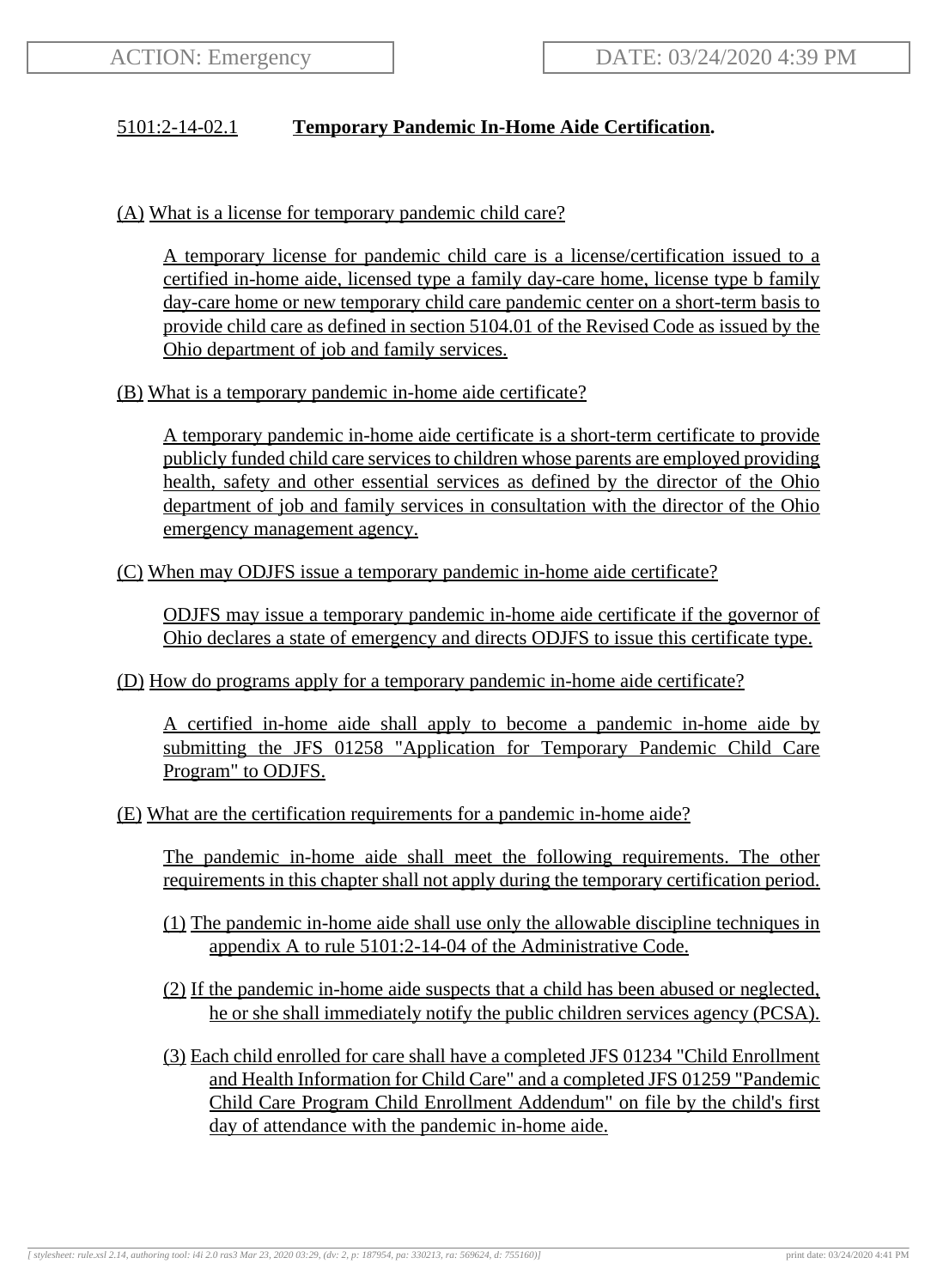- (4) The pandemic in-home aide shall have a written attendance record that tracks in and out times for each child each day. The record shall include the child's name and date of birth.
- (5) The pandemic in-home aide shall not provide transportation nor swimming activities in water deeper than eighteen inches to any child without prior approval from ODJFS.
- (6) The pandemic in-home aide shall immediately notify ODJFS in writing if any of the following occur while in the care of the pandemic in-home aide:
	- (a) A child dies.
	- (b) A child receives a bump or blow to the head that requires first aid or medical attention.
	- (c) An incident, injury, or illness requires a child to be removed by the parent or emergency services from the home for medical treatment, professional consultation or transportation for emergency treatment.
	- (d) Abuse of a child is substantiated by a public children serivces agency.
- (F) How long is a temporary pandemic in-home aide certificate valid?

The temporary pandemic child care certificate is valid until the governor of Ohio rescinds the executive order.

(G) What happens when the executive order is rescinded by the governor of Ohio?

The in-home aide shall resume following all of the in-home aide certification requirements of this chapter.

(H) How will the pandemic in-home aide be paid?

The pandemic in-home aide will be paid through an agreement with ODJFS for care provided to children determined eligible for publicly funded child care pursuant to Chapter 5101:2-16 of the Administrative Code.